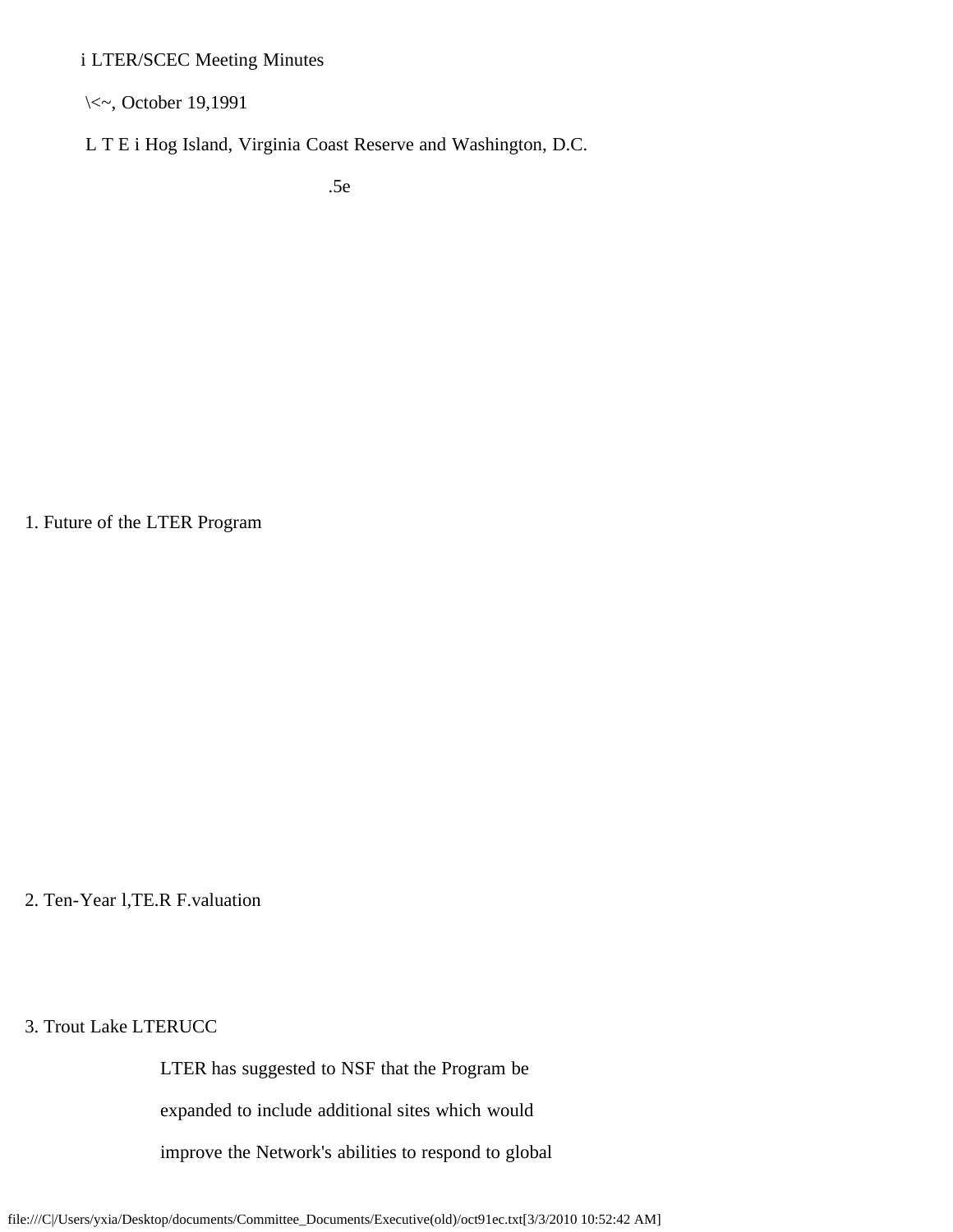change research. Expansion might be pursued through current and developing NSF initiatives: the Freshwater Initiative, the High-Performance Computer Initiative, and Biodiversity and Global Change Initiatives. LTER has already implemented high-performance computing and should continue to; biodiversity is already an integral part of current LTER research; freshwater ecologists within LTER are ready and waiting for more opportunities, and; sustainability, the current focus of global change research, is also already an integral part of LTER research

 NSF has expressed interest in reviewing the overall LTER program. Several approaches were suggested. NSF is also very concerned with the Program/ Network demonstrating a major synthesis capability and seeing this reflected in publications.

 It was decided that more individuals should be getting experience in chairing LTER/CC meetings. As a result, at the Trout Lake meeting Jerry Franklin will handle the business, John Magnuson a science session, and John Hobbie a session on synthesis. Invitations should go out to invite people to discuss current and future cross-site synthesis (Mark Harmon, Bill Schlesinger, and others). In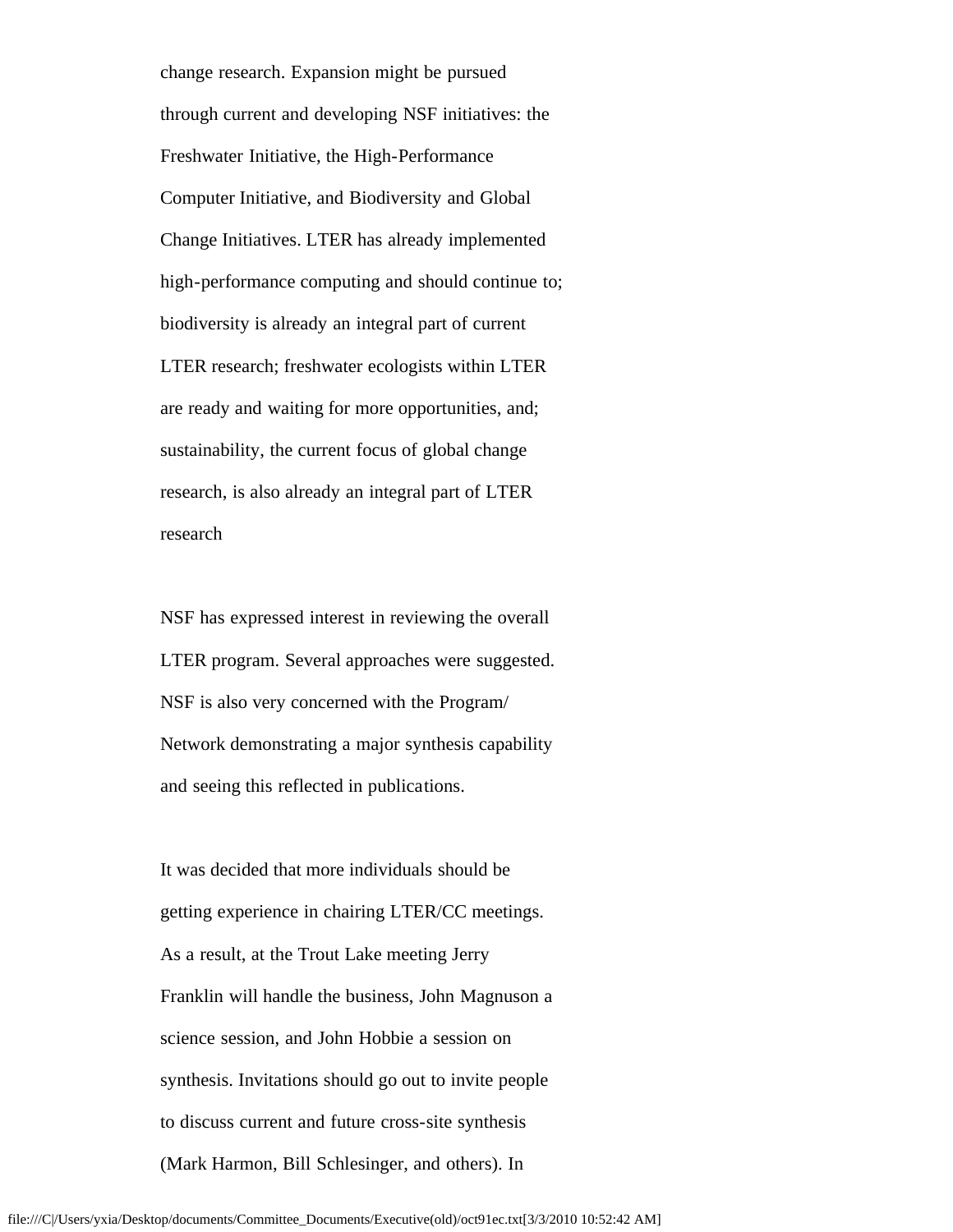addition, one- to two-hour sessions should be organized on: (1) safety net for sites; (2) regionalization capabilities of the Network (should be expanded into several sub-sessions); (3) how to do synthesis as a network.

4. Fall '92 Alaska LTER/CC

5. Other Upconiing Meetings

h 1.TF.R USlifle Ret

7. Bibliographic Database System

file:///C|/Users/yxia/Desktop/documents/Committee\_Documents/Executive(old)/oct91ec.txt[3/3/2010 10:52:42 AM]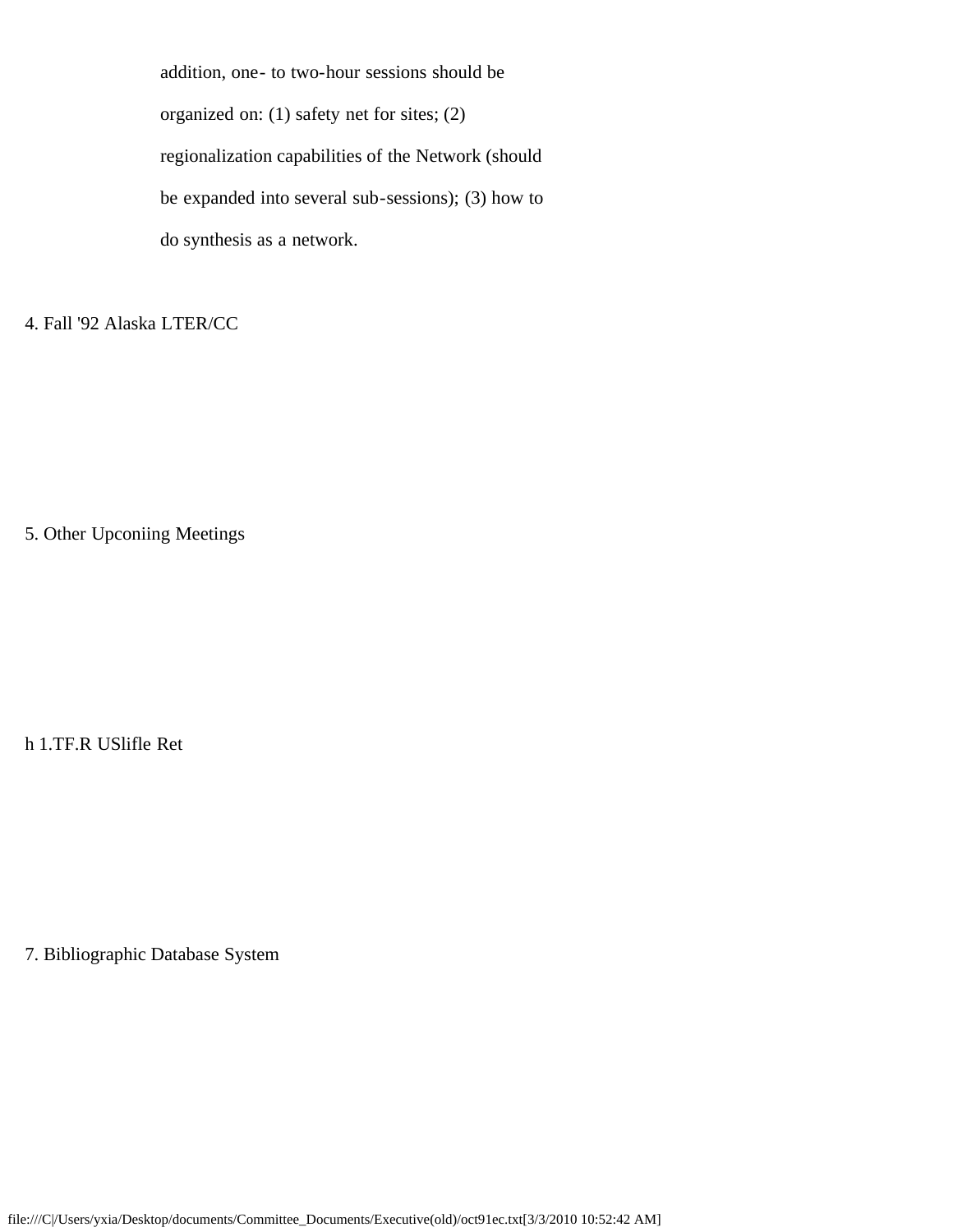## 8. Future NSF Directorate Meetings

October 1991 LTER/EXEC Meeting Minutes--Page 2

 Schedule: July 31 - EXEC travel in to Fairbanks; August 1 - LTER/EXEC meets/ LTER/CC representatives travel in; August 2 - LTER/CC in Fairbanks; August 3 - Bonanza site visit/field trip; August 4 - drive via van to Arctic site; August 5 field trip to Toolik Lake. August 6 - drive to Prudhoe Bay and fly to Fairbanks by the 7th for trovPI hnmP nr tn F..CA an the. Xth

 Surnmer '92 LTER/EXEC Meeting: Tentatively June 11-12, or June 18-19 (Thursday-Friday) Washington, D.C. To be combined with a visit to the Smithsonian Institution's facility on Chesapeake Bay.

 1992 LTER Data Managers Meeting: August 8-9, Honolulu, Hawaii, preceding AIBS/ESA meetings.

 The Data Managers have suggested that a data management-specific slide set be developed to supplement the current slide set, with a synthesis manual to be developed later. A first step will be to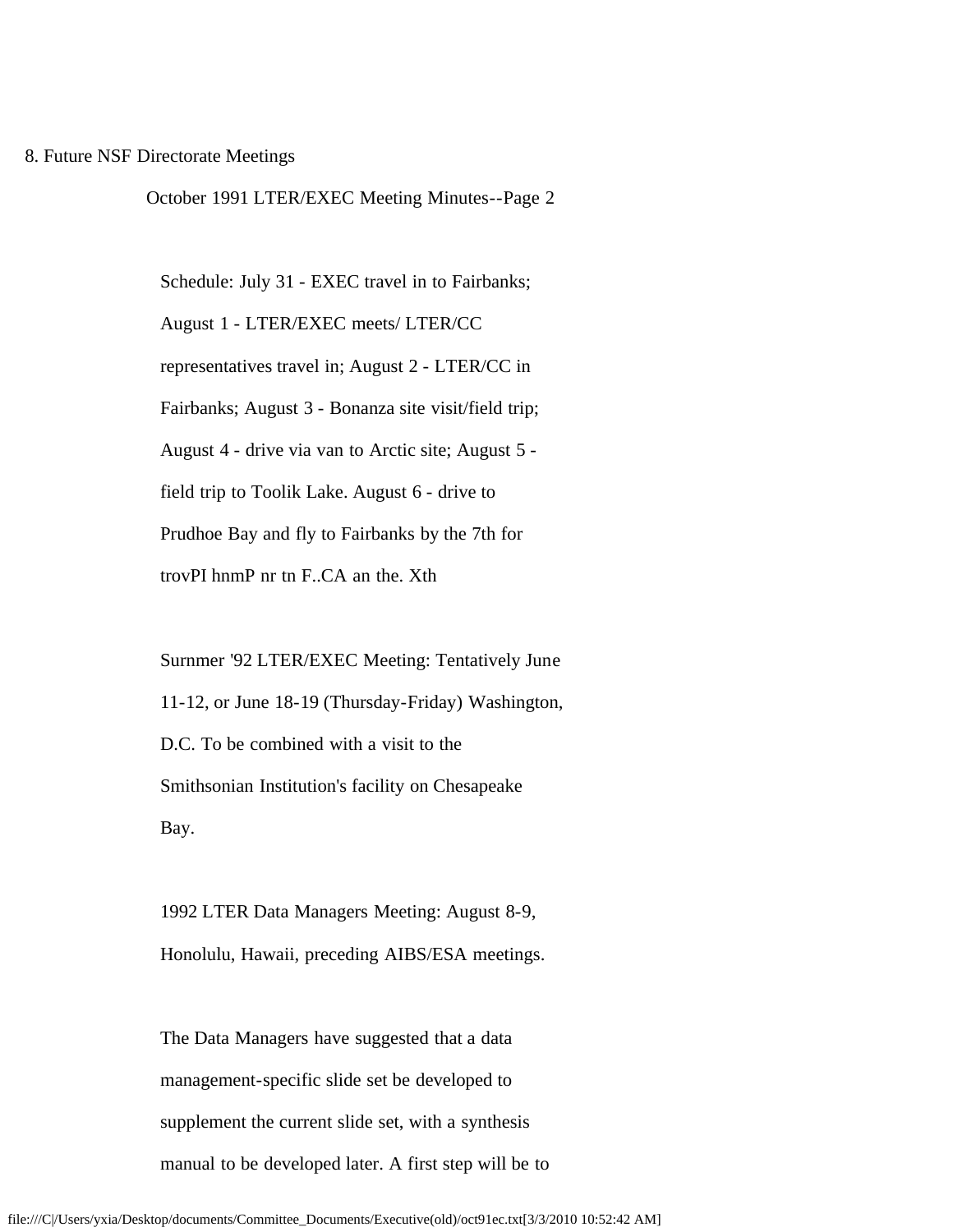have someone (Bill Michener) give a presentation on this at the Trout Lake meeting.

 Discussions suggested that developing an intelligent bibliographic database could be a very costly project--over \$100,000, primarily for person-costs to collect and index the material. It was decided that this issue should be discussed furthur at the Trout Lake Meeting. (On the other hand, such a product would be very valuable: as an effective PR tool; for database access and downloading through LTERNET; more important, as a source for research information within LTER. Also, since LTER researchers WANT to promote their publications, the project shouldn't carry the proprietary concerns that exist with the Core Dataset Catalog.)

Agenda should include items such as future

technical supplements which are logical for the

Directorate to fund--instrumentation, optical disk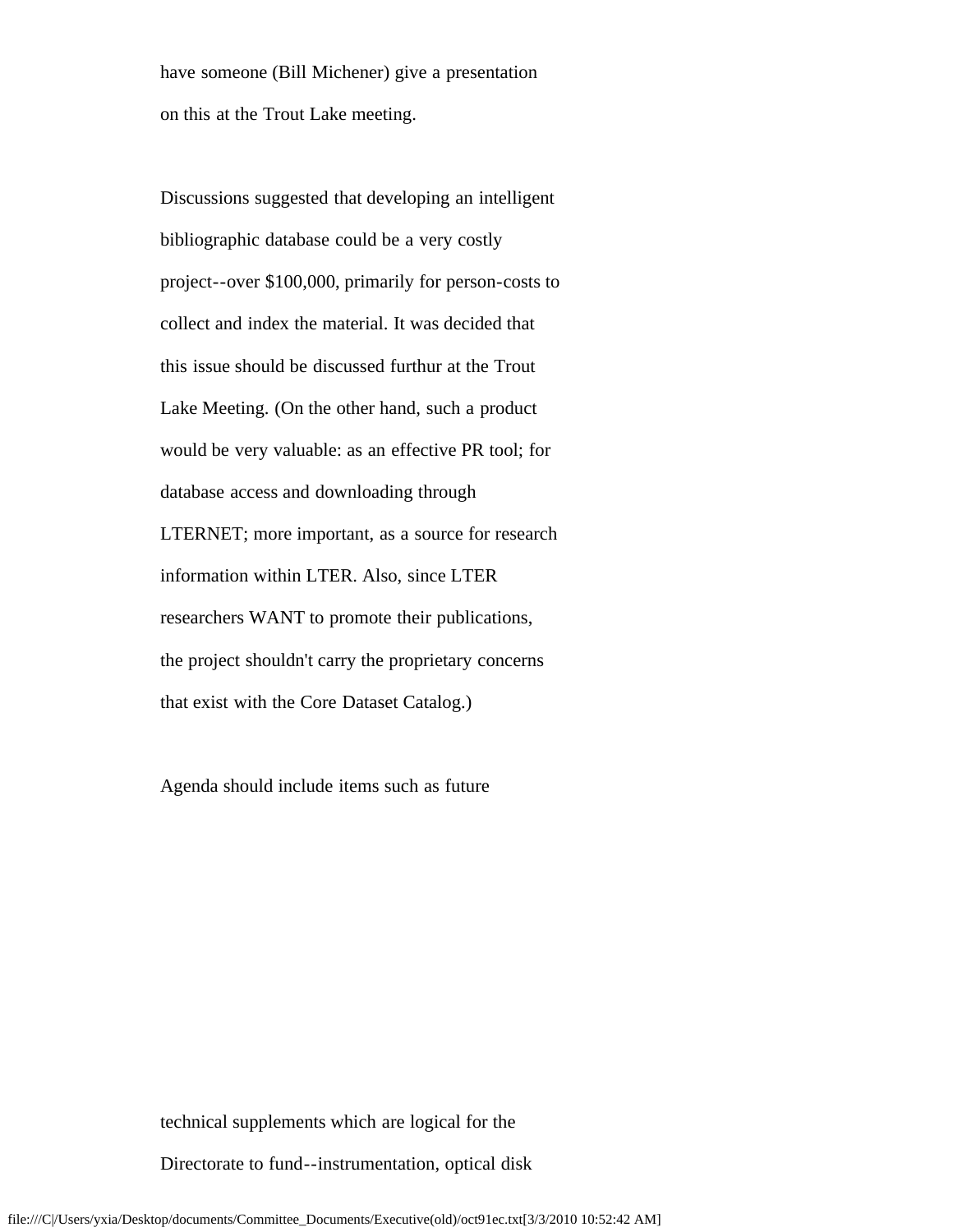jukeboxes and processors for the sites, as well as

8. Future NSF Directorate Meetings

9. Caroline Bledsoe

10. International IITER activities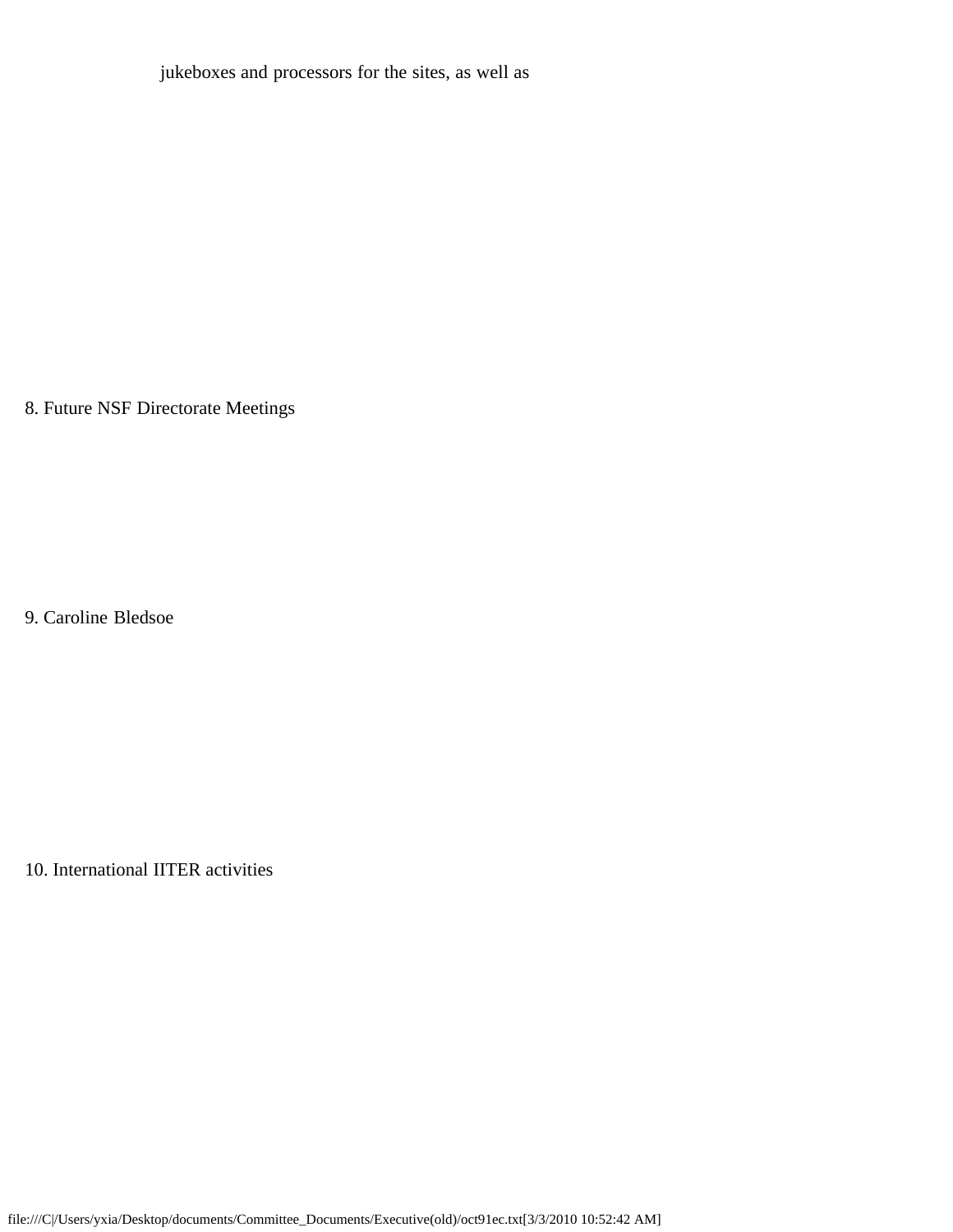October 1991 LTER/EXEC Meeting Minutes--Page 3

 future upgrades of LTERNET. A proposal for high resolution imagery (< 30M - multispectral) with future plans to implement EOS data for the sites

 could be submitted to NASA or another division. Future upgrades of LTERNET and Network-wide communications could be funded through the DIR directorate.

 Caroline Bledsoe's new postion for facilitation of interaction between LTER and NSF will be for one year, initially. She reported that the fall 1991 Network of Networks workshop was held to bring together the different US reserach networks. Possibilities for collaboration could include research on biological controls and biogenic gas flux measurements, as well as a whole organismal research, starting with a workshop perhaps on an insect phenology or human population.

 China - A continuing CERN/LTER link is a logical connection limited perhaps only by personnel here. CERN is applying for a World Bank loan to acquire the equipment needed for research (at central sites,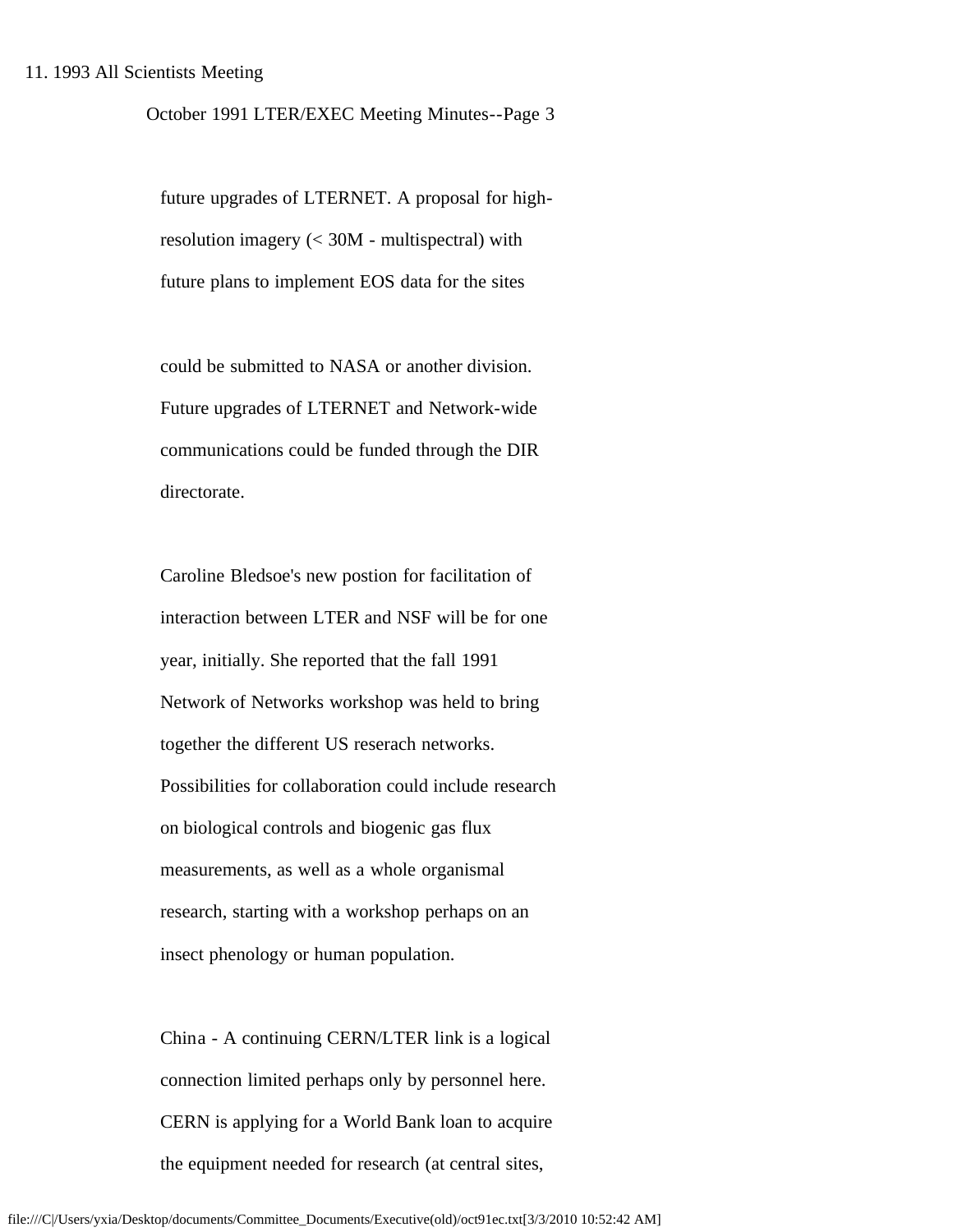more than by individual CERN researchers). The current program has been supported by LTER "volunteers." Costs of continued interaction need to be made more concrete to obtain funding for those in LTER who wish to participate. This is particularly important with regard to data management, perhaps the weakest aspect of CERN research. Financial support will have to be obtained for future interactions.

 To be held in late August or early October. Same basic format as five-day 1990 meeting in Estes Park. An off-campus location preferred, possibly Estes Park again, with better attention to poster display and meeting space. John Vande Castle will coordinate, but a committee of volunteers will handle the actual meeting details--site selection, program organization, etc. Volunteers will be identified at the Trout Lake LTER/CC. A site must be reserved before summer of 1992. An estimated

650 people will attend.